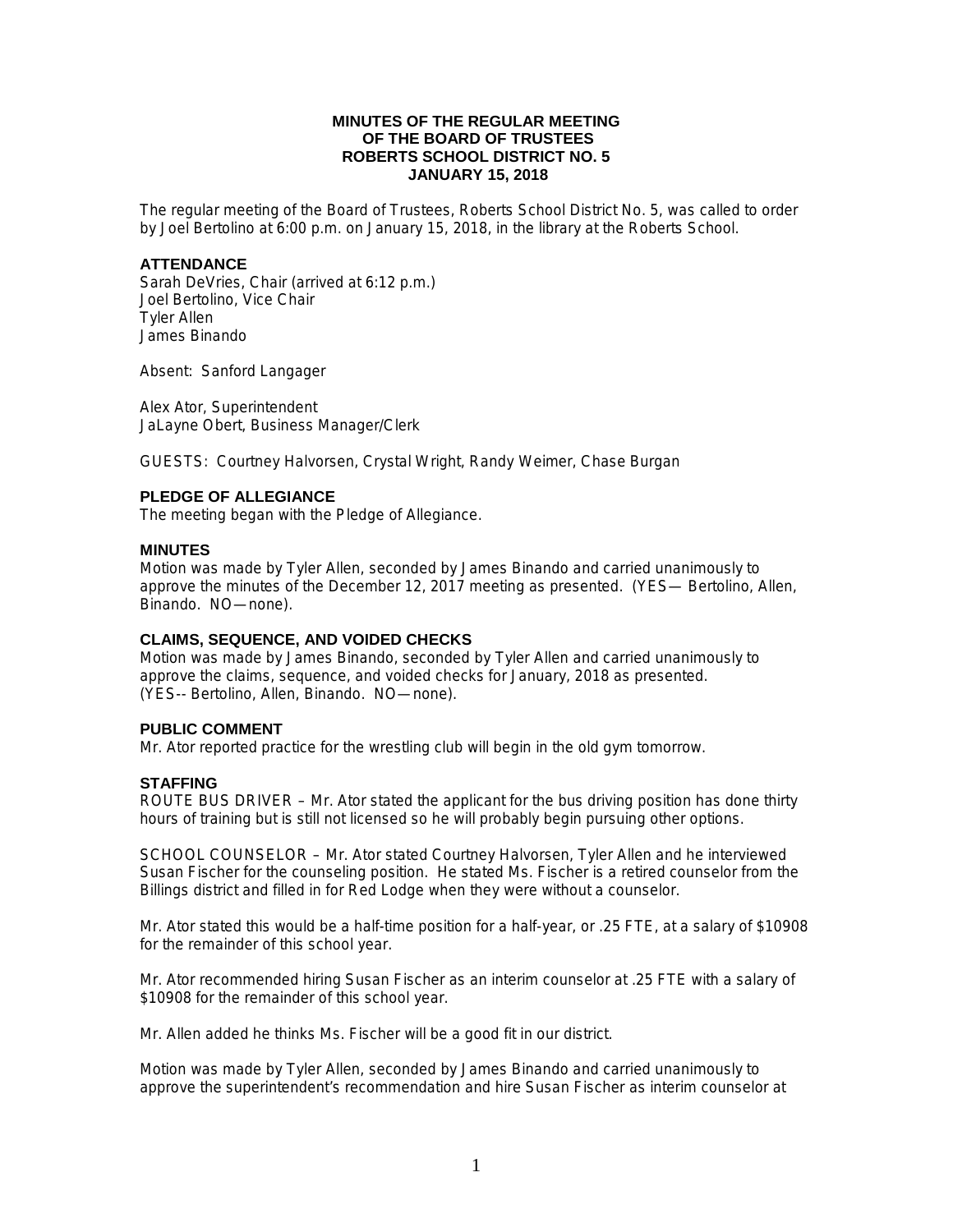.25 FTE until the end of the school year at a salary of \$10908. (YES—Bertolino, Allen, Binando. NO—none).

PARAPROFESSIONAL – Mr. Ator stated we advertised for a month for a counselor and elementary teacher and did not get a single application for the teaching position. He added hiring a counselor allows us to put Courtney Halvorsen back in the elementary in the fourth grade.

Mr. Ator stated Sadie Bandstra sent him an email expressing interest in the paraprofessional position and he and Mr. Allen conducted a phone interview with her. He stated the position could range from 25 to 32 hours per week at a salary of \$11.00 per hour.

(Ms. DeVries arrived at 6:12 p.m.)

Mrs. Halvorsen stated she is sure the position could be used for the whole day.

Mr. Ator recommended offering the paraprofessional position to Sadie Bandstra for 32 hours per week at \$11.00 per hour.

Motion was made by Joel Bertolino, seconded by Tyler Allen and carried unanimously to approve the superintendent's recommendation and offer the paraprofessional position to Sadie Bandstra for 32 hours per week at \$11.00 per hour. (YES—DeVries, Bertolino, Allen, Binando. NO none).

# **EXECUTIVE SESSION**

Ms. DeVries called for an executive session at 6:20 p.m. stating that the next item of business involves a pending personnel issue and it is her determination that the privacy rights of the individual supersede the merits of public disclosure. The meeting was returned to regular session at 6:35 p.m.

# **NEW BUSINESS**

SUPERINTENDENT EVALUATION – Mr. Ator stated this item will be discussed in executive session at the end of the meeting.

BUDGET AMENDMENT – Mr. Ator reported our enrollment has increased enough this year to submit a request to the Office of Public Instruction for an increase in budget authority and additional state funding. He added we have to wait until the official count day, February 5, but will research the procedure in anticipation of that date.

# **OLD BUSINESS**

CARPET BIDS – Mr. Ator reported the flooring for the health room is ordered and hopefully will be installed in the next couple weeks. He added the painting should be done by next week.

CERTIFIED NEGOTIATIONS – Mr. Ator stated the board negotiators are waiting for the teacher negotiators to get back to them.

# **SUPERINTENDENT REPORT**

SUPERINTENDENT SCHEDULE – Mr. Ator reviewed his schedule for the rest of January with the board.

18-19 CALENDAR – Mr. Ator stated the staff was given three options for next year's calendar and need to get together and decide what they want. He added he should have a recommendation in February.

BOILER CLASS – Mr. Ator stated he would like Mr. Wisniewski to attend a boiler class in April.